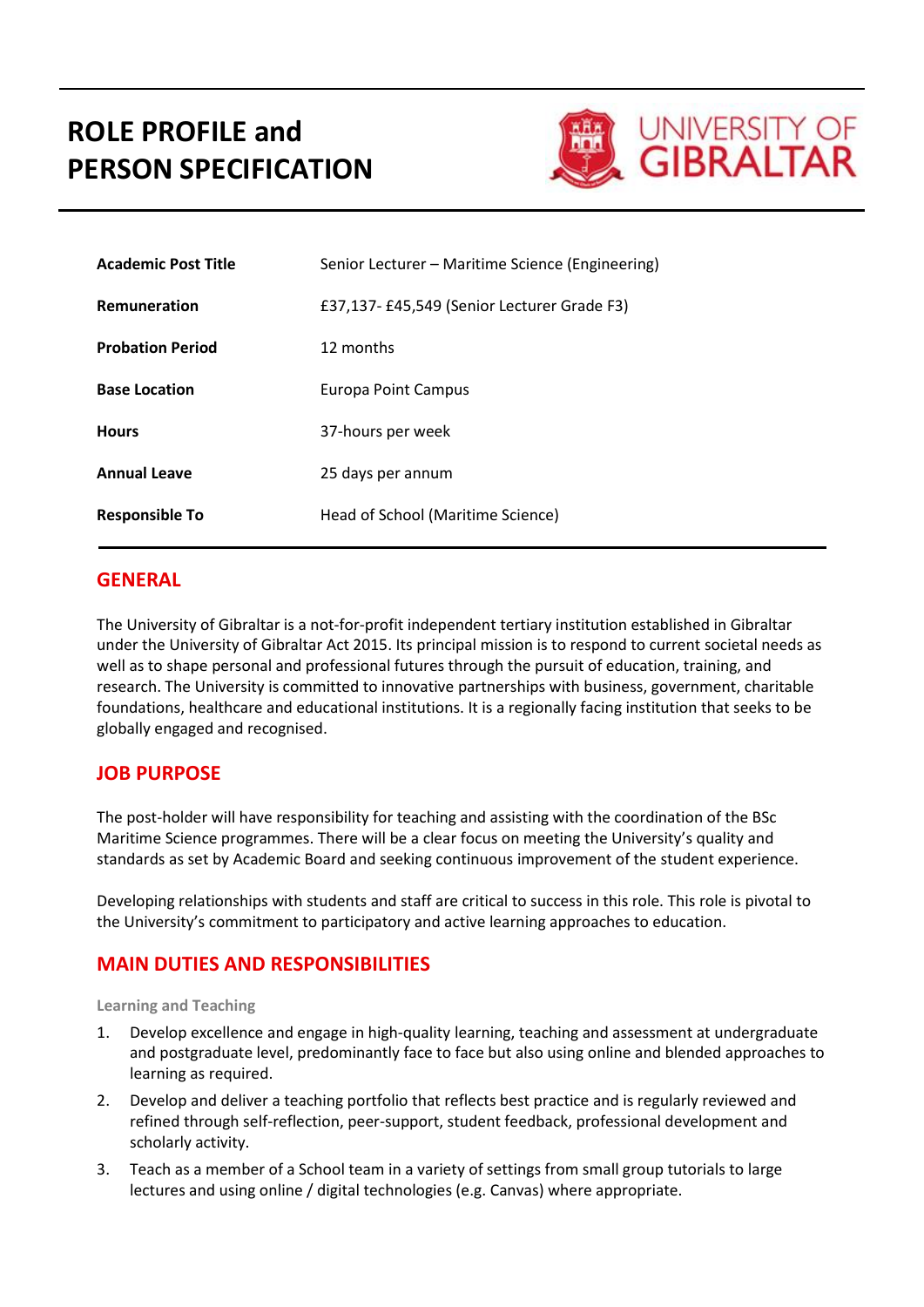

- 4. Identify the learning and development needs of students and define appropriate learning objectives, methods and resources to meet their needs.
- 5. Develop the skills of students, applying appropriate approaches to teaching, enabling them to challenge thinking, foster debate and develop their ability to engage in critical discourse and rational thinking.
- 6. Supervise the work of students, provide advice on study skills and assist them with learning problems, this includes supervision of placements where appropriate.
- 7. Select appropriate assessment instruments and criteria, championing best practice within the University around assessment and feedback; assessing the work and progress of students by reference to the criteria and provide constructive feedback to students.
- 8. Work closely with practice partners with all aspects of the programme in the capacity of Link Lecturer.

#### **Administration, Support and Management**

- 9. Lead the development of the subject discipline within the University through management of curriculum review activity and oversee the development of learning and teaching materials, methods and approaches with guidance from the Head of School.
- 10. Act as 'programme / module leader' and manage personal administrative tasks including responsibility for the planning of taught programmes.
- 11. Ensure that relevant *University academic regulations, quality codes, processes and procedures* as described in the University Quality Handbook are implemented effectively; review quality codes and processes and actively contribute to their future development.
- 12. Contribute to the School and University community through internal and external engagement activities (e.g. School administration, open days, outreach, committee membership, peer support, knowledge exchange, public engagement) taking a leadership role where required.
- 13. Provide pastoral support for students where appropriate; using listening, interpersonal and empathy to deal with sensitive issues concerning students and provide support.
- 14. Participate in internal and external networks and events in order to maintain and enhance professional standing in your field as well as promoting, and enhancing the reputation of, the University.
- 15. Mentor colleagues with less experience and support / advise on personal development and inform the Head of School of same.

#### **Other**

- 16. Actively promote the mission and values of the University.
- 17. Act ethically and uphold University's sustainability commitment at all times.
- 18. Work within the Health, Safety and Welfare at Work Act 1999; fulfilling the legal duty to take responsible care for own health and safety and others who may be affected by their actions.
- 19. Support the University's major events such as Beacon Lectures, open days, applicant days, graduation days, interviews, clearing and other key events.
- 20. Ensure that the highest standards of professional performance are maintained.
- 21. Promote equal opportunities, diversity and inclusion in the work of the University.
- 22. Ensure compliance with relevant legislation and statutory codes of practice, as advised.
- 23. Participate in the University's performance review and appraisal processes.
- 24. Ensure all University policies are implemented within the remit of this post.
- 25. Undertake any other duties as may reasonably be required.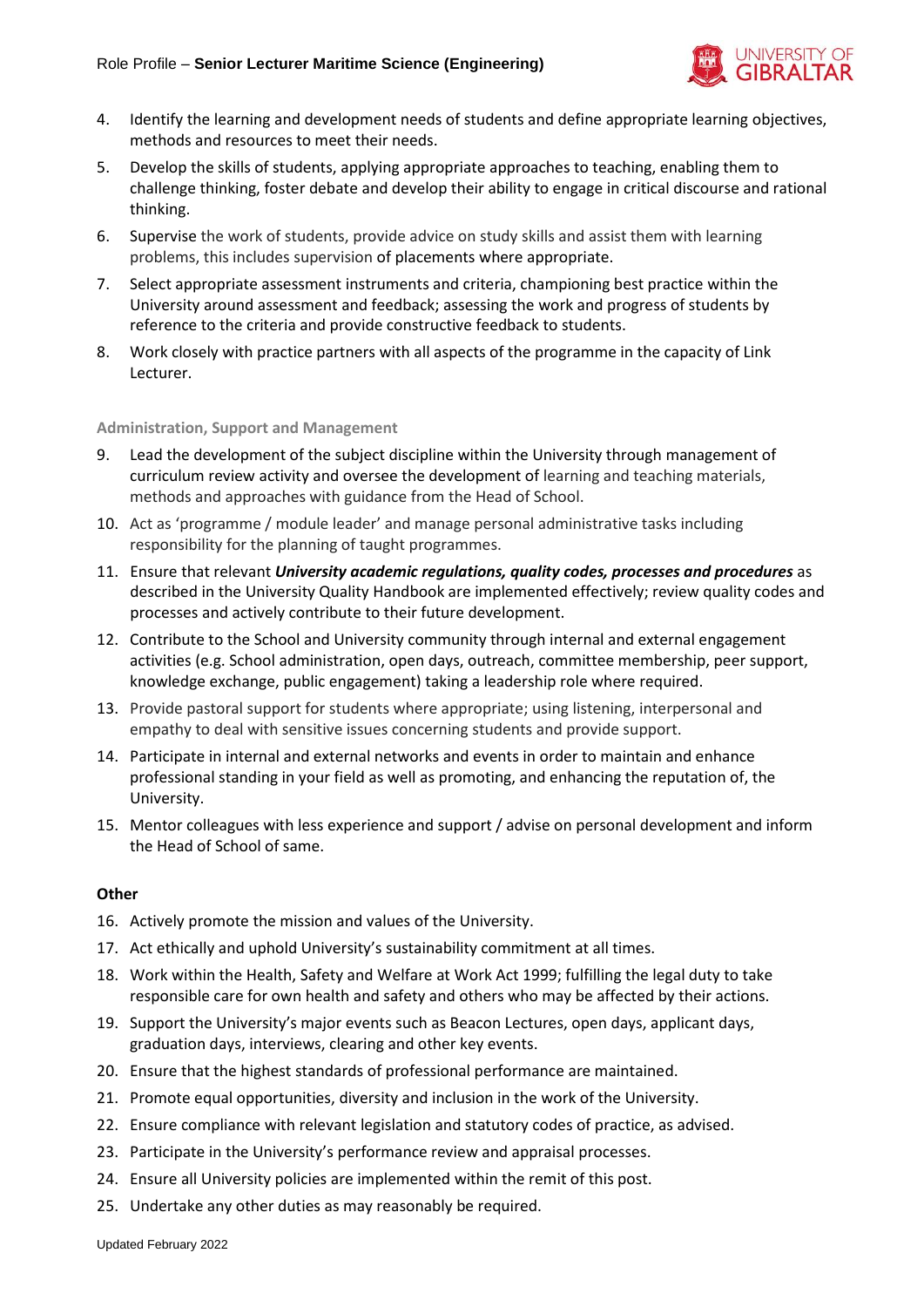

This position description is a guide to the work the post holder will initially be required to undertake. It may be amended from time to time to meet changing circumstances by mutual agreement. It is expected the job description will be regularly reviewed by the post holder and line-manager. These discussions will normally take place during the annual Staff Performance and Development Review (SPDR).

Although the base location is as shown, the role holder may be required to work on any university site or associate campus.

A summary of the essential and desirable attributes appears below and forms part of this position description.

# **PERSON SPECIFICATION**

| <b>Essential [E]</b>                                                         |                                                                                                                                                                                                                                                                                                                                                                                                                                                                                                                                                                                                                                                                                                                                                                                                                                                                                                                     | <b>Desirable [D]</b>                                                                                                                                                                                           |
|------------------------------------------------------------------------------|---------------------------------------------------------------------------------------------------------------------------------------------------------------------------------------------------------------------------------------------------------------------------------------------------------------------------------------------------------------------------------------------------------------------------------------------------------------------------------------------------------------------------------------------------------------------------------------------------------------------------------------------------------------------------------------------------------------------------------------------------------------------------------------------------------------------------------------------------------------------------------------------------------------------|----------------------------------------------------------------------------------------------------------------------------------------------------------------------------------------------------------------|
| <b>Qualifications</b><br>and/or<br><b>Professional</b><br><b>Development</b> | Chief Engineer (unlimited) Certificate of<br>Competency or<br>A degree in a relevant engineering or Naval<br>$\bullet$<br>Architecture discipline plus industrial<br>experience or<br>a level 5 qualification in Marine Engineering<br>$\bullet$<br>combined with recent nautical experience at a<br>senior / management level.                                                                                                                                                                                                                                                                                                                                                                                                                                                                                                                                                                                     | <b>Teaching qualifications</b><br>(PGCE or similar)<br>Assessor qualification (A1<br>and A2)                                                                                                                   |
| <b>Previous</b><br><b>Experience</b>                                         | Served at sea as an engineering or ETO officer<br>$\bullet$<br>for over 3 years<br>Up to date knowledge / experience in<br>$\bullet$<br>engineering or marine safety topics.<br>Teaching experience, preferably in a higher<br>$\bullet$<br>education institution                                                                                                                                                                                                                                                                                                                                                                                                                                                                                                                                                                                                                                                   | Recent sea going<br>experience, and experience<br>with training on-board.<br>Experience as Chief<br>$\bullet$<br>Engineer or 1st Engineer<br>Knowledge of current MCA<br>$\bullet$<br>certificate requirements |
| Knowledge,<br><b>Skills and</b><br><b>Abilities</b>                          | Self-motivated<br>$\bullet$<br>Good interpersonal skills<br>$\bullet$<br>Ability to relate to learners of all ages<br>$\bullet$<br>Able to work with good humour and to develop<br>$\bullet$<br>intelligent and innovative initiatives to support<br>the progression of the student cohorts.<br>Good team player but able to take initiative,<br>$\bullet$<br>exercising due tact and judgement.<br>Energetic, enthusiastic and a good<br>$\bullet$<br>communicator<br>Outstanding organisational skills and able to<br>manage multiple priorities, work effectively<br>under pressure and meet deadlines.<br>Able to communicate complex information<br>$\bullet$<br>clearly and confidently using a range of<br>channels.<br>Strong IT skills including using Microsoft Office,<br>$\bullet$<br>and digital technologies / learning platforms.<br>Ability to work flexibly to meet the needs of the<br>University | Advanced IT skills, with<br>ability to use a range of<br>publishing software<br>packages                                                                                                                       |